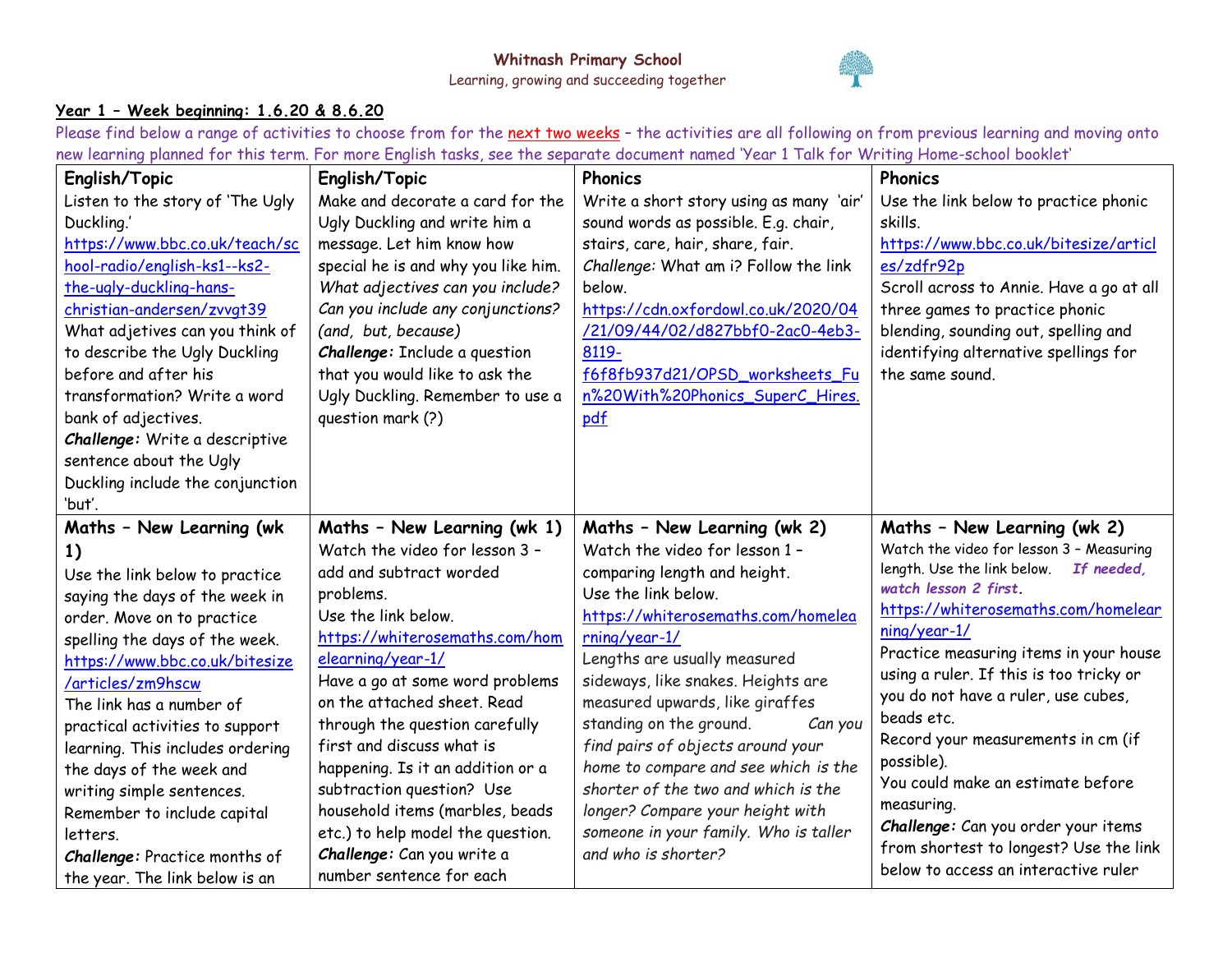| exercise song to help!<br>https://www.youtube.com/watch<br>?v=omkuE6Wa5kQ                   | question?                                                                 |                                                                                | and measuring game.<br>https://www.topmarks.co.uk/maths-<br>games/measuring-in-cm |  |
|---------------------------------------------------------------------------------------------|---------------------------------------------------------------------------|--------------------------------------------------------------------------------|-----------------------------------------------------------------------------------|--|
| Maths - Space                                                                               | Maths - Shape                                                             | Maths - Calculations                                                           | Maths - Calculations                                                              |  |
| Create a maze out of your<br>resources at home - this could                                 | Cut out different 2D shapes from<br>paper - oblong, square, triangle,     | Find someone in your house to play<br>'What's the Number Mr Wolf?' The         | Subtraction Bingo!                                                                |  |
| be anything from recycling to                                                               | circle                                                                    | wolf needs to give a calculation to you,                                       | Make two grids like the one below with<br>different questions on them - some      |  |
| garden toys. Place them on the<br>floor in a maze. Direct your                              | Can you make an underwater scene?<br>How many fish can you make using the | if you get it right you can move that<br>many steps forward.                   | could be addition and some<br>subtraction:                                        |  |
| partner through the maze<br>telling them how many steps to<br>take and whether they need to | different shapes? Can you make a<br>starfish? What about an octopus?      | What's the number Mr Wolf?                                                     | $20-0=11-1=19-4=$<br>$15-3=18-4=17-6=$                                            |  |
| turn left or right. Can they                                                                | Take a picture of your scene and send                                     | $8 + 6$                                                                        | On squares of paper write the                                                     |  |
| make it to the end of the maze                                                              | it to Mrs Ellsion!                                                        |                                                                                | answers. Turn them all over so the                                                |  |
| without crashing?                                                                           |                                                                           | 14!                                                                            | answers are hidden. Take it in turns to<br>turn over an answer and check to see   |  |
|                                                                                             |                                                                           |                                                                                | whether it matches your board.                                                    |  |
| Maths - Place Value                                                                         | Maths - Place Value                                                       | <b>Phonics</b>                                                                 | <b>Phonics</b>                                                                    |  |
| https://www.bbc.co.uk/bitesize                                                              | Odd and Even                                                              | Complete the sheet 'The Meerkat with                                           | https://www.phonicsbloom.com/uk/ga                                                |  |
| /articles/zmf6hbk                                                                           | Ask a grown up to print out the<br>attached sheets. Cut out the           | the Big Ears' Can you find all the ear<br>words? How many 'ear' sounds can you | me/phonics-frog?phase=5                                                           |  |
| Watch the videos on greater                                                                 | numbers and place them on the                                             | find?                                                                          | Click on the link to play the game.                                               |  |
| than and less than then                                                                     | chart in the correct place. Can                                           |                                                                                | Choose a_e and later e_e to practice                                              |  |
| complete the activities. Don't                                                              | you work out which are odd and                                            |                                                                                | then click on the real words to help                                              |  |
| forget, the crocodile eats the<br>larger number.                                            | which are even?                                                           |                                                                                | the frog cross the road.                                                          |  |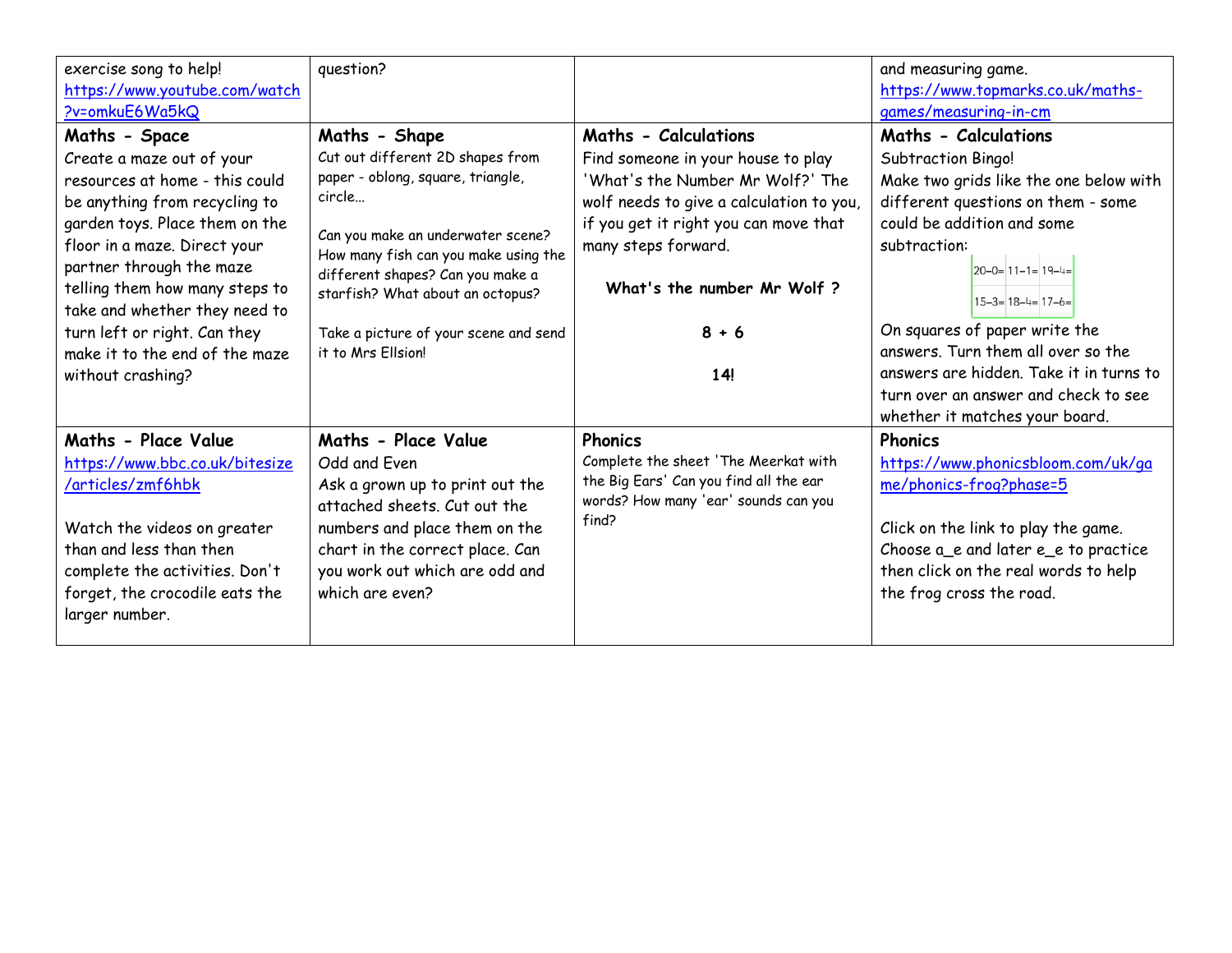| Sammy the giraffe has 5    | There were 7 stars in space. | The happy penguin ate 4      |
|----------------------------|------------------------------|------------------------------|
| spots. Timmy the giraffe   | An alien spaceship zapped 3  | fish. His friend ate 5 fish. |
| has 6 spots. How many      | away!                        | How many fish did they eat   |
| spots are there in total?  | How many stars were left?    | in total?                    |
| Jim had 8 sweets. Lee gave | Liz had 11 slices of pizza.  | Tom had 13 cars. Jen gave    |
| him 4 more. How many       | She ate 5 slices. How many   | him 4 more. How many cars    |
| sweets has Jim got now?    | does she have left now?      | has he got now?              |
|                            |                              |                              |
| Sam saw 15 rabbits in the  | Jack had 17 magic beans.     | Ben cycles 16 miles to       |
| field. 7 rabbits hopped    | He accidently dropped 4.     | school. Bob cycles 21 miles  |
| away. How many are left in | How many does he have        | to school. How many miles    |
| the field?                 | left?                        | less does Ben cycle?         |

Addition and subtraction word problems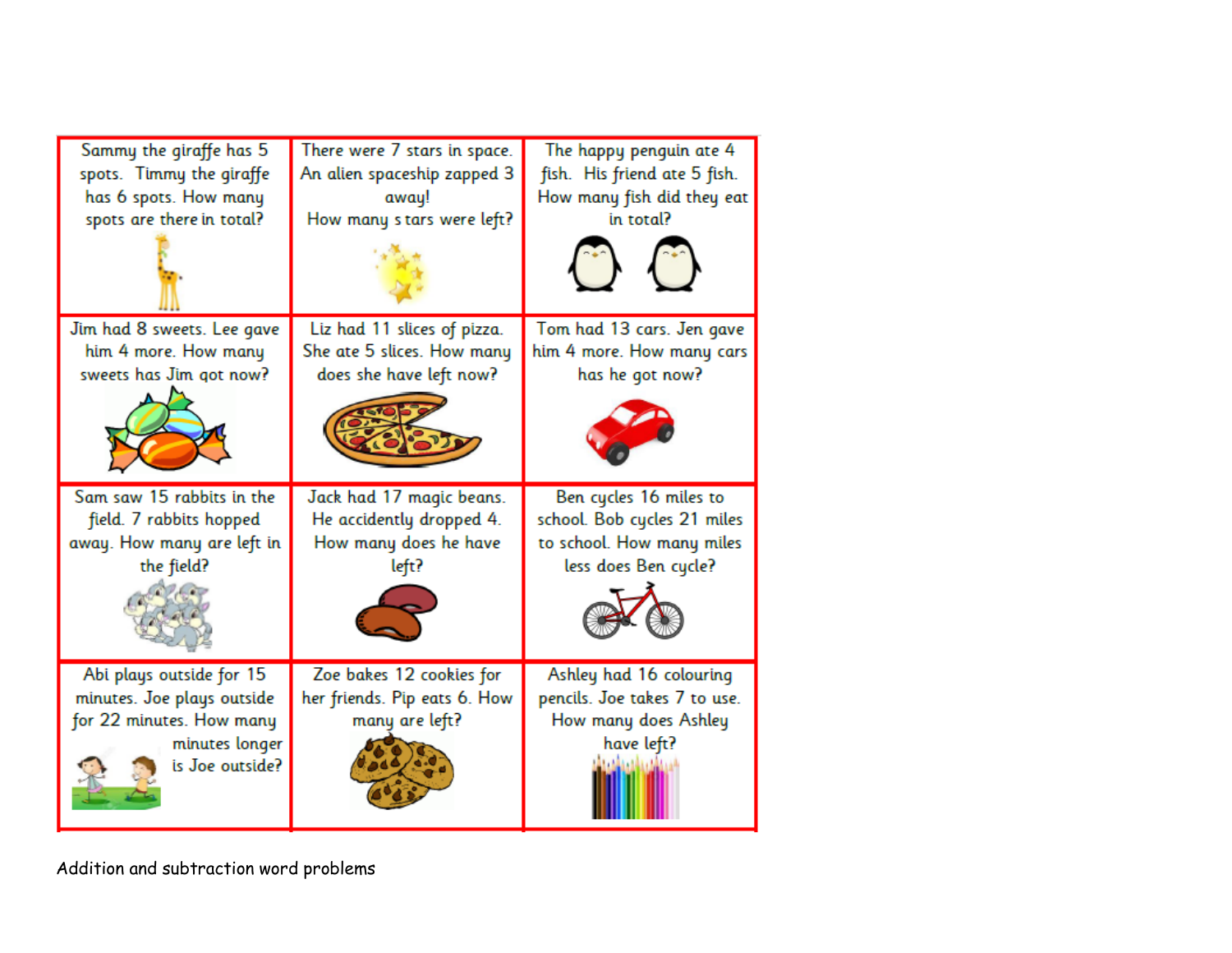| Odd | Even |
|-----|------|
|     |      |
|     |      |
|     |      |
|     |      |
|     |      |
|     |      |
|     |      |
|     |      |
|     |      |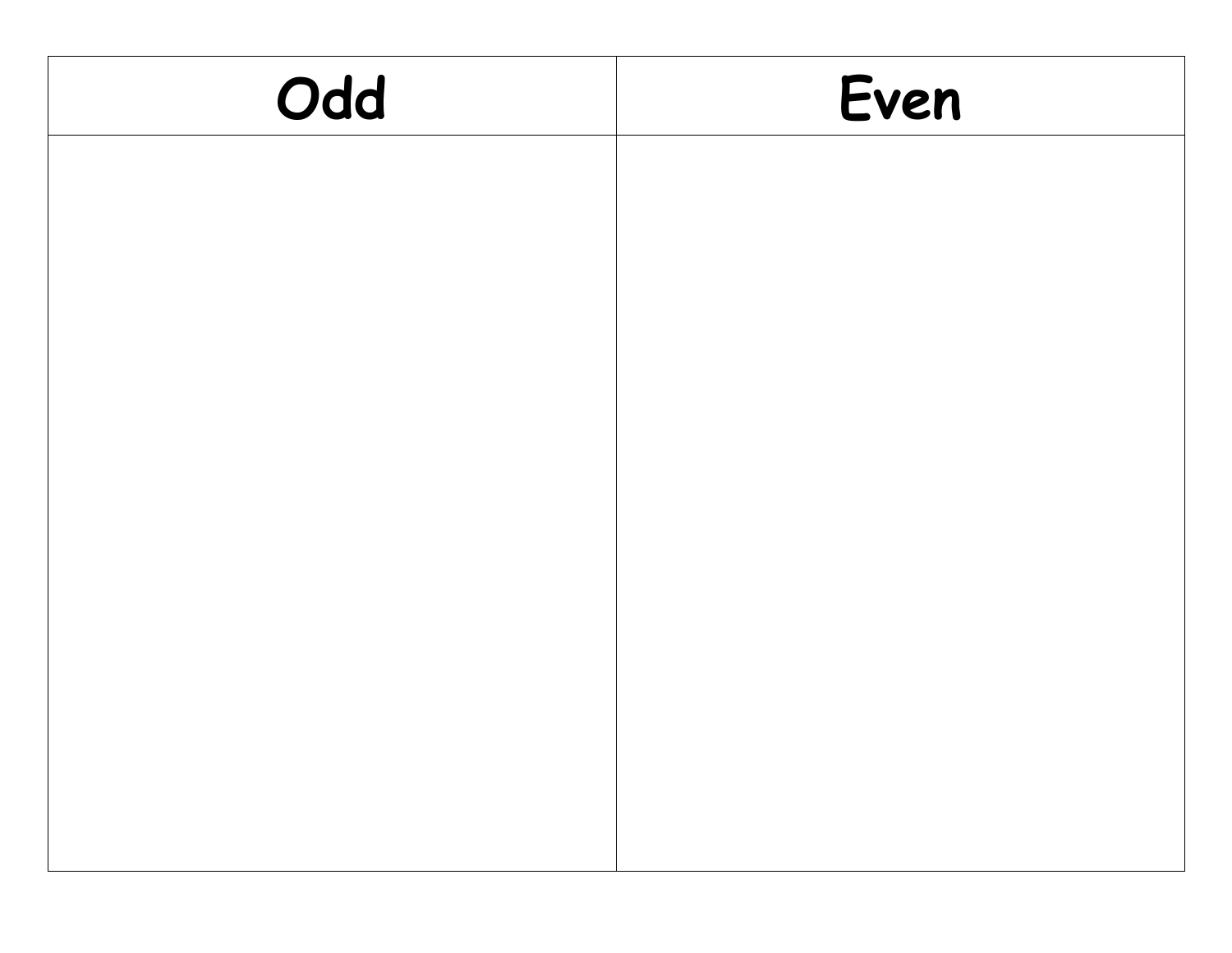|    | $\mathsf{2}$ | $\overline{3}$ |    | 5  |
|----|--------------|----------------|----|----|
| 6  |              | 8              | 9  | 10 |
| 11 | 12           | 13             | 14 | 15 |
| 16 | 17           | 18             | 19 | 20 |

Odd and even numbers for table